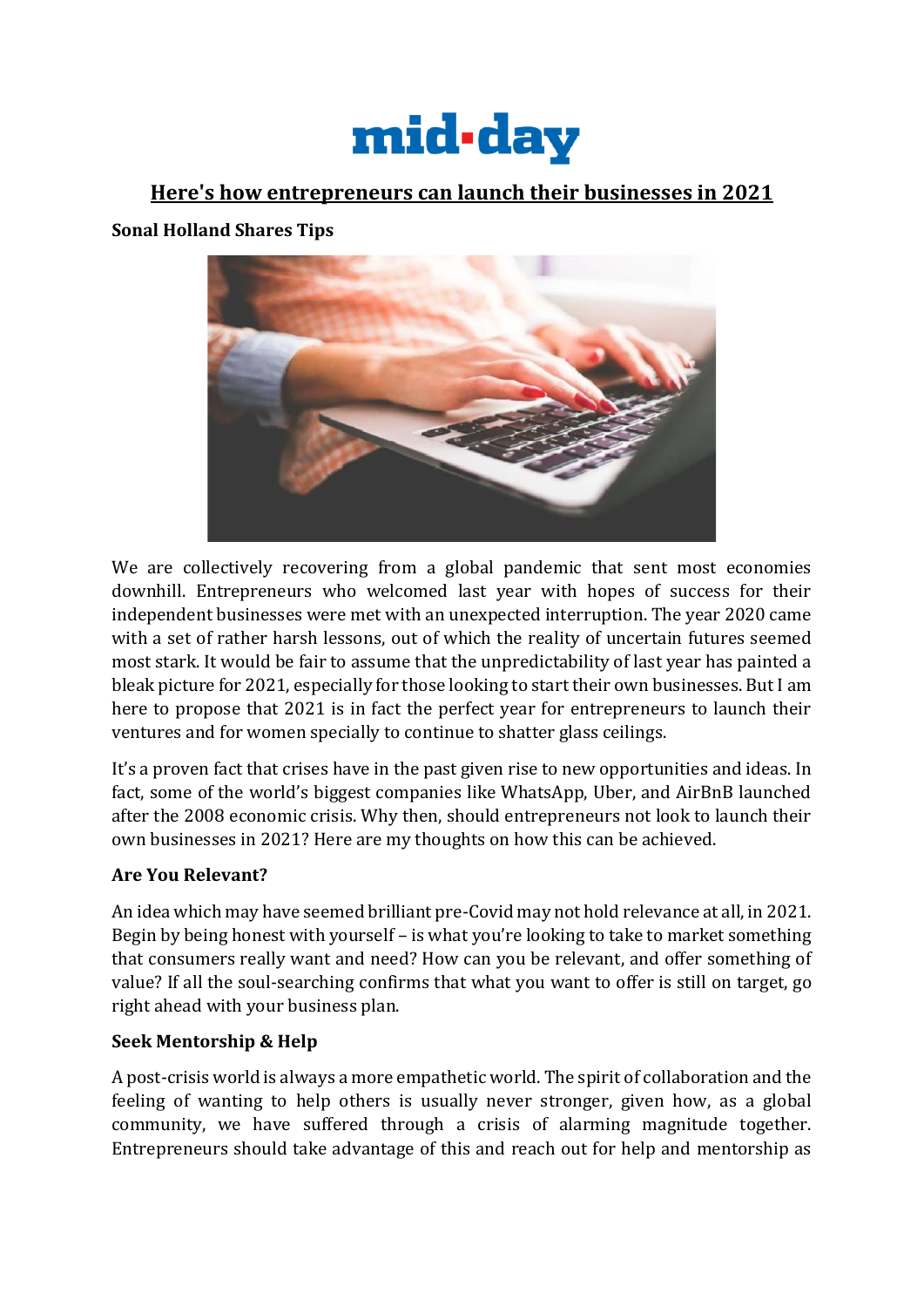much as possible. Leverage every contact you have, and don't be afraid to ask for support – you will be surprised how willing people are to give of their time and resources.

## **Adopt Pandemic Thinking**

As an entrepreneur, you're naturally inclined to think big and be optimistic. I would suggest that you turn that thinking on its head and instead keep survival and long-term resilience at the core of your approach. This may not sound exciting, but building room for crisis right into the heart of your business plan is the most realistic way to launch a new venture post-pandemic, given how we have experienced just how transient a stable world can be.

### **Be Digitally Savvy**

One of the major takeaways from the pandemic was how our dependence on the Internet grew even further. Pretty much everything we were doing offline found a way to become accessible to us, online. Make sure then, that your product or service is available online. The Internet is your best friend now more than ever given that online consumption is the highest it has ever been. According to Flipkart's CEO Kalyan Krishnamurthy, the Indian e-Commerce industry is projected to reach \$90-100 billion dollars within the next 4 years. If you can take your business to virtual platforms and market your services in a manner that poses digital solutions for consumers, you are more likely to reach your target audience.

### **Build Your Team**

Survey the market for available employees. The pandemic has rendered a many jobless, but not necessarily due to a lack of talent. This means that entrepreneurs now have access to a pool of experienced individuals looking for work. Take advantage of this unique situation and build a core team that can help you create the company that you're envisioning.

### **Forge Connections**

Post-pandemic, what people are craving the most are genuine connections and interactions with people after a long year of this being in short measure. Use this time to capitalise on your people skills. Aim to create authentic relationships with potential customers. For too long, we've been subjected to an outdated, largely masculine narrative that business is not personal. I fundamentally disagree with this as I believe the foundation of every entrepreneurial vision should be a reflection of your personal values. When you've built a loyal customer base that trusts you, you are sure to succeed.

It's never easy to be an entrepreneur, but by thoughtfully capitalizing on any moment you find yourself in and by making the most of it, success can – and will – come.